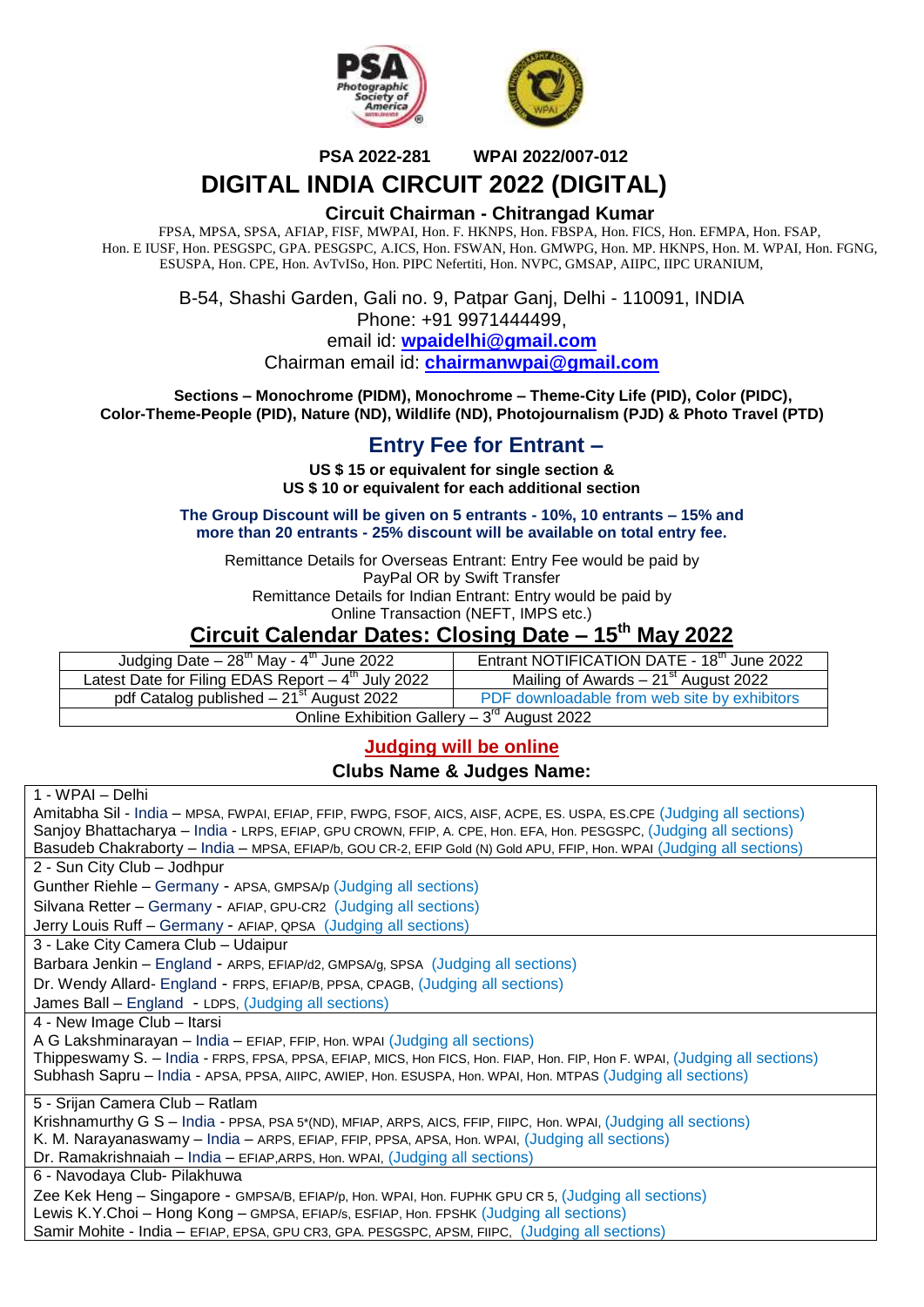# **Award List (For all 8 sections)**

| (A)<br><b>PID OPEN</b><br>(MONO)            | (B)<br>PID OPEN - MONO<br>(THE ME- CITY LIFE) | (C)<br>PID OPEN<br>(COLOR)                  | (D)<br>PID OPEN - COLOR<br>(THEME - PEOPLE)    | (E)<br><b>NATURE</b>                  | (F)<br>WILDLIFE                       | (G)<br>PHOTO<br><b>JOURNALISM</b>            | (H)<br>PHOTO<br>TRAVEL                       |
|---------------------------------------------|-----------------------------------------------|---------------------------------------------|------------------------------------------------|---------------------------------------|---------------------------------------|----------------------------------------------|----------------------------------------------|
| <b>PSA Gold</b>                             | <b>PSA Gold</b>                               | <b>PSA Gold</b>                             | <b>PSA Gold</b>                                | <b>PSA Gold</b>                       | <b>PSA Gold</b>                       | <b>PSA Gold</b>                              | <b>PSA Gold</b>                              |
| <b>WPAI Gold</b>                            | <b>WPAI Gold</b>                              | <b>WPAI Gold</b>                            | <b>WPAI Gold</b>                               | <b>WPAI Gold</b>                      | <b>WPAI Gold</b>                      | <b>WPAI Gold</b>                             | <b>WPAI Gold</b>                             |
| <b>WPAI Silver</b>                          | <b>WPAI Silver</b>                            | <b>WPAI Silver</b>                          | <b>WPAI Silver</b>                             | <b>WPAI Silver</b>                    | <b>WPAI Silver</b>                    | <b>WPAI Silver</b>                           | <b>WPAI Silver</b>                           |
| <b>WPAI Bronze</b>                          | <b>WPAI Bronze</b>                            | <b>WPAI Bronze</b>                          | <b>WPAI Bronze</b>                             | <b>WPAI Bronze</b>                    | <b>WPAI Bronze</b>                    | <b>WPAI Bronze</b>                           | <b>WPAI Bronze</b>                           |
| E- Certificate of<br>Merit: 12              | E- Certificate of<br>Merit: 12                | E- Certificate of<br>Merit: 12              | E- Certificate of<br>Merit: 12                 | E- Certificate of<br>Merit: 12        | E-Certificate of<br>Merit: 12         | E- Certificate of<br>Merit: 12               | E-Certificate of<br>Merit: 12                |
| $E-HM - 2$                                  | $E-HM - 2$                                    | $E-HM - 2$                                  | $E-HM - 2$                                     | $E-HM - 2$                            | $E-HM - 2$                            | $E-HM - 2$                                   | $E-HM - 2$                                   |
| <b>Best of Child Study</b><br>(Gold Medal)  | <b>Best of Child Study</b><br>(Gold Medal)    | <b>Best of Child Study</b><br>(Gold Medal)  | <b>Best of Child Study</b><br>(Gold Medal)     | <b>Best of Birds</b><br>(Gold Medal)  | <b>Best of Birds</b><br>(Gold Medal)  | <b>Best of Festivals</b><br>(Gold Medal)     | <b>Best of Festivals</b><br>(Gold Medal)     |
| <b>Best of Figure Study</b><br>(Gold Medal) | Best of Image<br>(Gold Medal)                 | <b>Best of Figure Study</b><br>(Gold Medal) | <b>Best of People Activity</b><br>(Gold Medal) | <b>Best of Insect</b><br>(Gold Medal) | <b>Best of Insect</b><br>(Gold Medal) | <b>Best of News</b><br>(Gold Medal)          | <b>Best of Landscape</b><br>(Gold Medal)     |
| <b>Best of Portrait</b><br>(Gold Medal)     | <b>Best of Street Life</b><br>(Gold Medal)    | <b>Best of Portrait</b><br>(Gold Medal)     | <b>Best of Street Life</b><br>(Gold Medal)     | <b>Best of Animal</b><br>(Gold Medal) | <b>Best of Animal</b><br>(Gold Medal) | <b>Best of Story Telling</b><br>(Gold Medal) | <b>Best of Architecture</b><br>(Gold Medal)  |
| Best of Still Life<br>(Gold Medal)          | <b>Best of Street Light</b><br>(Gold Medal)   | Best of Still Life<br>(Gold Medal)          | Best of Image<br>(Gold Medal)                  | <b>Best of Action</b><br>(Gold Medal) | <b>Best of Action</b><br>(Gold Medal) | <b>Best of Sports</b><br>(Gold Medal)        | <b>Best of Story Telling</b><br>(Gold Medal) |

# **CATALOG**

PDF downloadable from web site by exhibitors.

# **PSA Condition of Entry**

BEST CLUB \*

**IMAGE AND ENTRY REQUIREMENTS:** This exhibition is open to anyone; however, an entry may be rejected when the Sponsor or the Exhibition Organizers, in their reasonable discretion, believes the entry does not conform to exhibition rules and these Conditions of Entry. Membership in any photographic organization is not required.

**Sanctions:** Entries will not be accepted from any entrant who is currently sanctioned by PSA. Entry fees are not refundable in these circumstances.

 $\star$ 

**PSA Star Ratings:** To receive proper Star ratings credit from PSA, entrants must provide their names and country exactly the same in each exhibition. Aliases are not permitted. Please contact PSA in the event of name changes or relocating to another country. Using one's name differently in different exhibition exposes the entrant to the risk that many of their acceptances may not be recognized by PSA Star Ratings.

**Image Creation:** Entries must originate as photographs (image-captures of objects via light sensitivity) made by the entrant on photographic emulsion or acquired digitally.

**Certification:** By virtue of submitting an image, the entrant certifies the work as his or her own. Images may not incorporate elements produced by anyone else (for example: clip art, images or art by others downloaded from the Internet). Aliases are not allowed.

**Reproduction:**The entrant permits the sponsors to reproduce all or part of the entered material free of charge for publication and/or display in media related to the exhibition. This may include low resolution posting on a website. Note: Entrants who indicate that their images may not be reproduced or used "will not be eligible for awards" or inclusion in audiovisuals of the exhibition "and could be subject to disqualification" by the exhibition sponsors. The exhibition assumes no liability of any misuse of copyright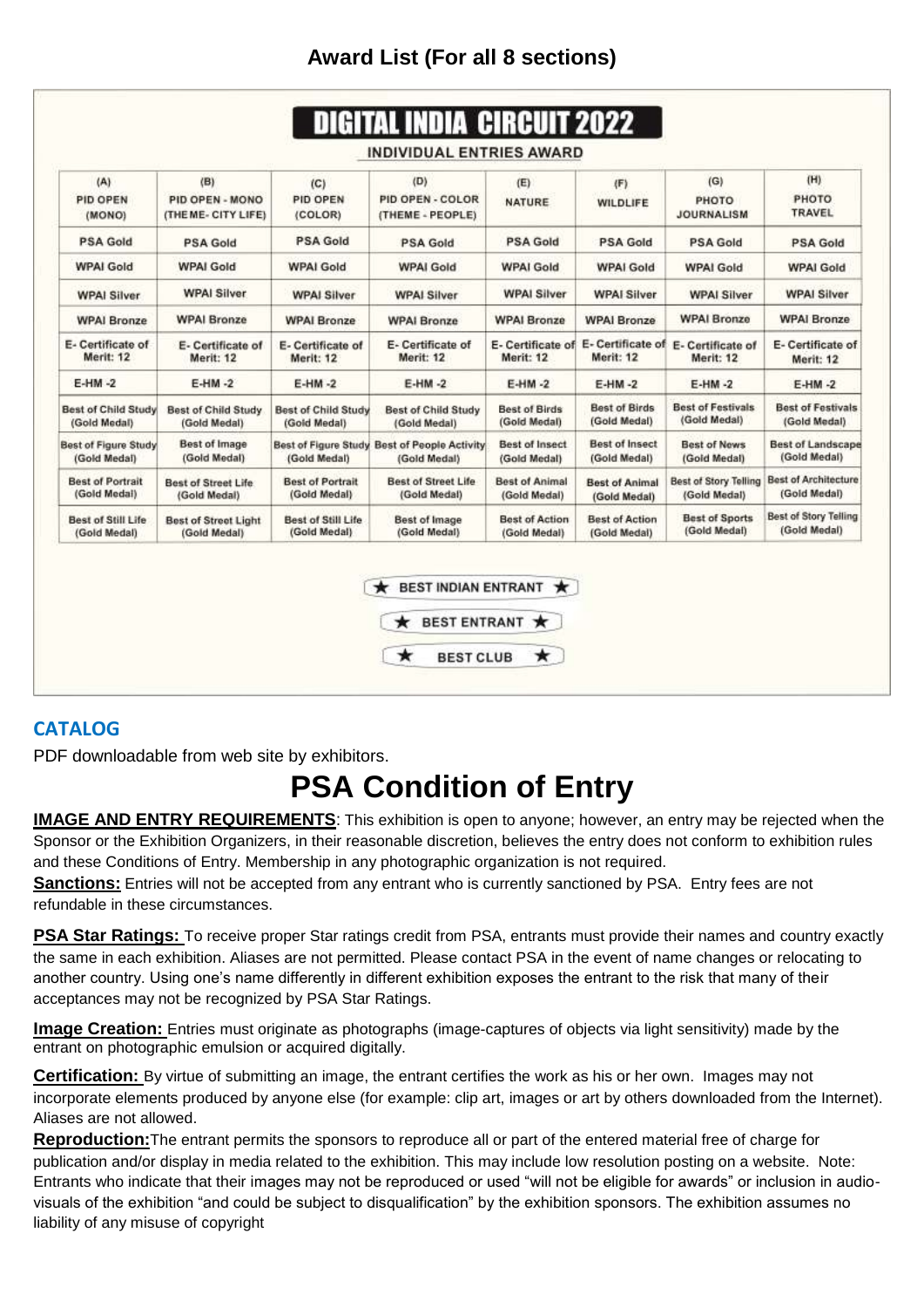**Alteration and Computer Generation : -** Subject to Divisional restrictions (particularly Nature, Photo Travel, and Photojournalism) images may be altered, either electronically or otherwise, by the maker; adjustments to enhance images or creatively modify images are allowed providing the underlying photograph is retained in a way that is obvious to the viewer. Images may not be constructed entirely with a computer, and must be the sole work of the author

**Re-use of accepted images:** Any image that has been accepted in this exhibition, past or present, may not be entered again in the same Division Star Ratings Class any future instances of this exhibition. It may, of course, be entered in any other PSA recognised exhibitions but **must always have the same title**. **Re-titling in another language is not allowed. Entry:** An Entry consists of, up to and including, four (4) images entered by a single entrant into the same Section. An entrant may only enter a specific Section once.

**Titles:** Each image must have a unique title **that is a description of the image**. That unique title must be used for entry of that image or of an identical Image into any and all PSA-Recognized exhibitions. Titles must be 35 characters or fewer. No titles may be visible to the judges, and nothing in the image may identify the maker. Titles may not include file extensions such as .jpg or .jpeg (or any other camera capture filenames such as IMG 471). Titles may not consist of personal identifiers possibly augmented by a number; or include words such as "untitled" or "no title". Titles may not consist solely of numbers unless those numbers are prominently contained within the image, such as a contestant number in a race.

**Color and Monochrome:** Color and Monochrome images from the same capture that share substantial pictorial content in common will be considered the same image and must be given the same title.

The Exhibition will be conducted in accordance with the rules of the PSA

An entrant's images will not be presented to the judges consecutively. An entrant's four images will be distributed throughout four rounds of judging in that section. Distribution of images will be in the same round order as submitted by the entrant.

### **Judging method:**

- 1. The 1<sup>st</sup> and 2<sup>nd</sup> round of Judging will be done by remote on-line judging. For 3<sup>rd</sup> and final round jury members will view the images together.
- 2. (a) For onsite judging: Computer monitors, laptops will be used by Judges for online judging and it will be colorcalibrated.
	- (b) For remote judging: the judges will use color-calibrated monitors.

(c) In both the case the projection equipment, computer monitors will be capable of displaying images at 100% of the image resolution and the images will be displayed at exactly 100% of their resolution (that is, that the images will not be enlarged beyond their native resolution).

3. **Target range:** The target range for acceptances will be within a 6 point range – i.e. 29-35%.

**DATA PROTECTION :** By entering this exhibition, you are explicitly consenting to the personal details you have supplied, including email addresses, being held, processed and used by the exhibition organizers for purposes associated with this exhibition. You also explicitly consent to such information being sent to organizations that have accorded official recognition, patronage or accreditation to this exhibition. You acknowledge and accept that entering this exhibition means that the status and results of your entry may be made public.

## **SUBJECT MATTER AND SECTION DEFINITIONS**

#### **Statement on Subject Matter applicable to all sections**

The fundamental rule that must be observed at all times and **applies to all sections** offered in exhibitions with FIAP patronage or PSA recognition is that **the welfare of living creatures is more important than any photograph**. This means that practices such as baiting of subjects with a living creature and removal of birds from nests, for the purpose of obtaining a photograph, are highly unethical, and such photographs are not allowed in any exhibition with FIAP patronage or PSA recognition. Under no circumstances may a living creature be placed in a situation where it will be killed, injured or stressed for the purpose of obtaining a photograph. This rule applies regardless of whether or not the creature being killed, injured or stressed is visible in the captured image.

There are also concerns about the use of aerial photography, drones, helicopters, low flying aircraft. These should not cause any interference with other individuals or animals which causes a disturbance in their normal activity or disrupt the way any individuals or animals interact with their environment.

Entry in this exhibition is conditional on accepting these policies. The content of images must comply with these General Conditions and with the Division and Section definitions listed in these conditions. Images that - in the sole opinion of the judges or the Exhibition Organizers - do not comply, will be disqualified so the entrant may be aware of the problem when considering entry into other exhibitions with FIAP patronage/PSA recognition.

Further details on the PSA's drone policy may be found at [https://psa-photo.org/index.php?psa-policies#drone](https://psa-photo.org/index.php?psa-policies%23drone)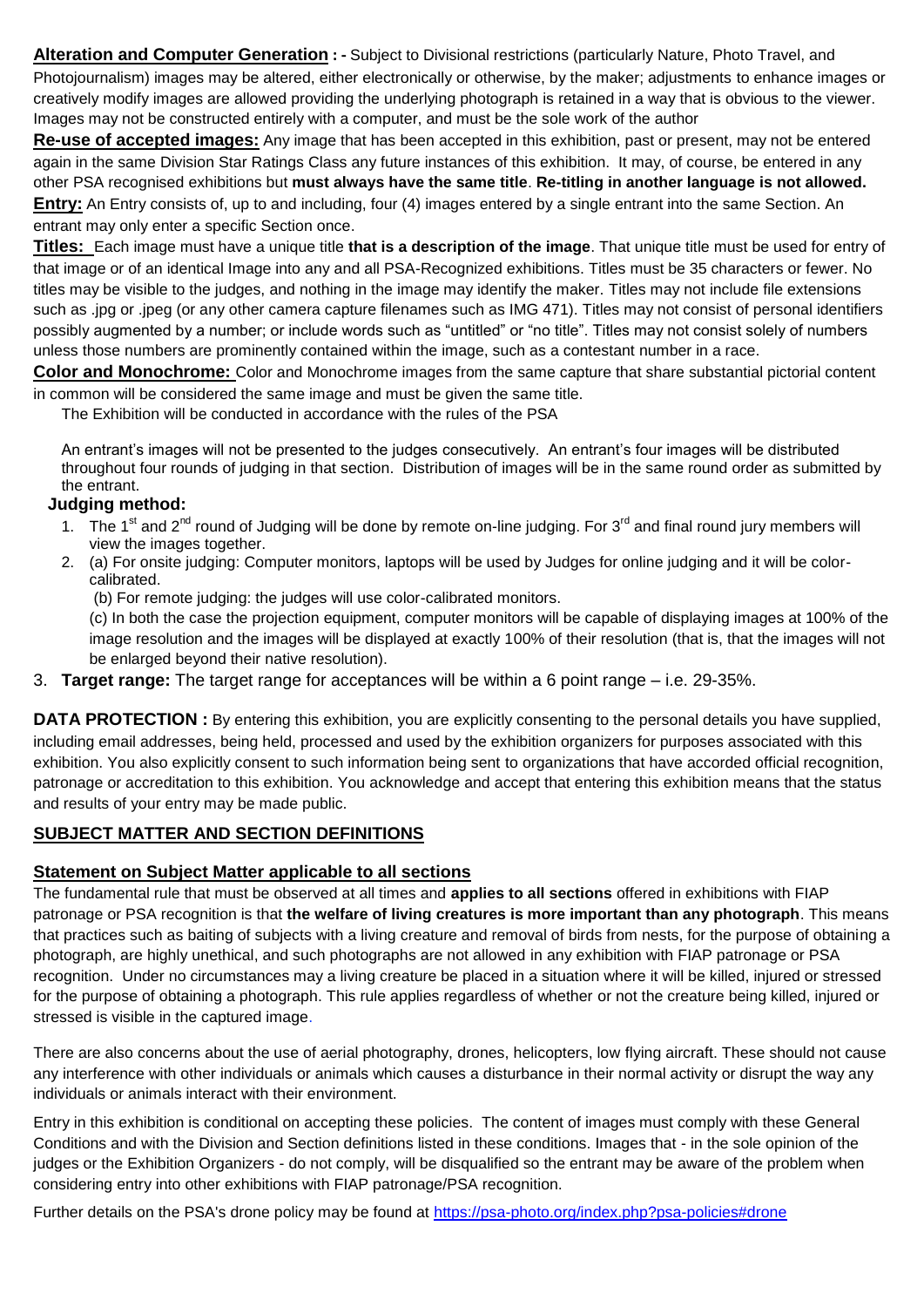# **PSA Monochrome Definition**

An image is considered to be Monochrome only if it gives the impression of having no color (i.e. contains only shades of grey which can include pure black and pure white) OR it gives the impression of being a greyscale image that has been toned in one color across the entire image. (For example by Sepia, red, gold, etc.) A greyscale or multi-colored image modified or giving the impression of having been modified by partial toning, multi-toning or by the inclusion of spot coloring does not meet the definition of monochrome and shall be classified as a Color Work.

**Greyscale Monochrome** images may be entered for Nature, Photojournalism and Photo Travel but toned images are not permitted for these sections.

## **PSA / FIAP Nature / Wildlife Definition**

Images in Wildlife sections of exhibitions must meet the following conditions:

- (a) Zoological organisms must be living free and unrestrained in a natural or adopted habitat of their own choosing.
- (b) Images of zoological organisms that have been removed from their natural habitat, are in any form of captivity or are being controlled by humans for the purpose of photography are not allowed.
- (c) Botanical organisms may not be removed from their natural environment for the purpose of photography.
- (d) Images that have been staged for the purpose of photography are not allowed.

Nature photography records all branches of natural history except anthropology and archaeology. This includes all aspects of the physical world, both animate and inanimate, that have not been made or modified by humans.

Nature images must convey the truth of the scene that was photographed. A well-informed person should be able to identify the subject of the image and be satisfied that it has been presented honestly and that no unethical practices have been used to control the subject or capture the image. Images that directly or indirectly show any human activity that threatens the life or welfare of a living organism are not allowed.

The most important part of a Nature image is the nature story it tells. High technical standards are expected and the image must look natural. Adding a vignette or blurring the background during processing is not allowed.

Objects created by humans, and evidence of human activity, are allowed in Nature images only when they are a necessary part of the Nature story.

Photographs of human-created hybrid plants, cultivated plants, feral animals, domesticated animals, human-created hybrid animals and mounted or preserved zoological specimens are not allowed.

Controlling live subjects by chilling, anaesthetic or any other method of restricting natural movement for the purpose of a photograph is not allowed.

No modification that changes the truth of a Nature image is allowed. Images may be cropped but no other technique that removes, adds or moves any part of the image is allowed.

Techniques that remove elements added by the camera, such as dust spots, digital noise and lens flare are allowed.

Complete conversion of colour images to greyscale monochrome is allowed. Partial conversion, toning and infrared captures or conversions are not allowed.

Images of the same subject that are combined in-camera or with software by focus stacking or exposure blending are allowed. Multiple images with overlapping fields of view that are taken consecutively and combined in-camera or with software (image stitching) are allowed.

*Attention is drawn to the PSA Statement on Subject Matter which applies to all sections*

#### **Borders**

For the purpose of this exhibition any border added to a Nature digital file must be a single border of white or grey, no greater than 3 -5 pixels in width.

## **WILDLIFE PHOTOGRAPHY**

In addition to the restrictions on Nature photography, to be eligible for any Wildlife award images must meet the following conditions:

- (a) Zoological organisms must be living free and unrestrained in a natural or adopted habitat of their own choosing.
- (b) Images of zoological organisms that have been removed from their natural habitat, are in any form of captivity or are being controlled by humans for the purpose of photography are not allowed.
- (c) Botanical organisms may not be removed from their natural environment for the purpose of photography.
- (d) Images that have been staged for the purpose of photography are not allowed.

*Attention is drawn to the PSA Statement on Subject Matter which applies to all sections*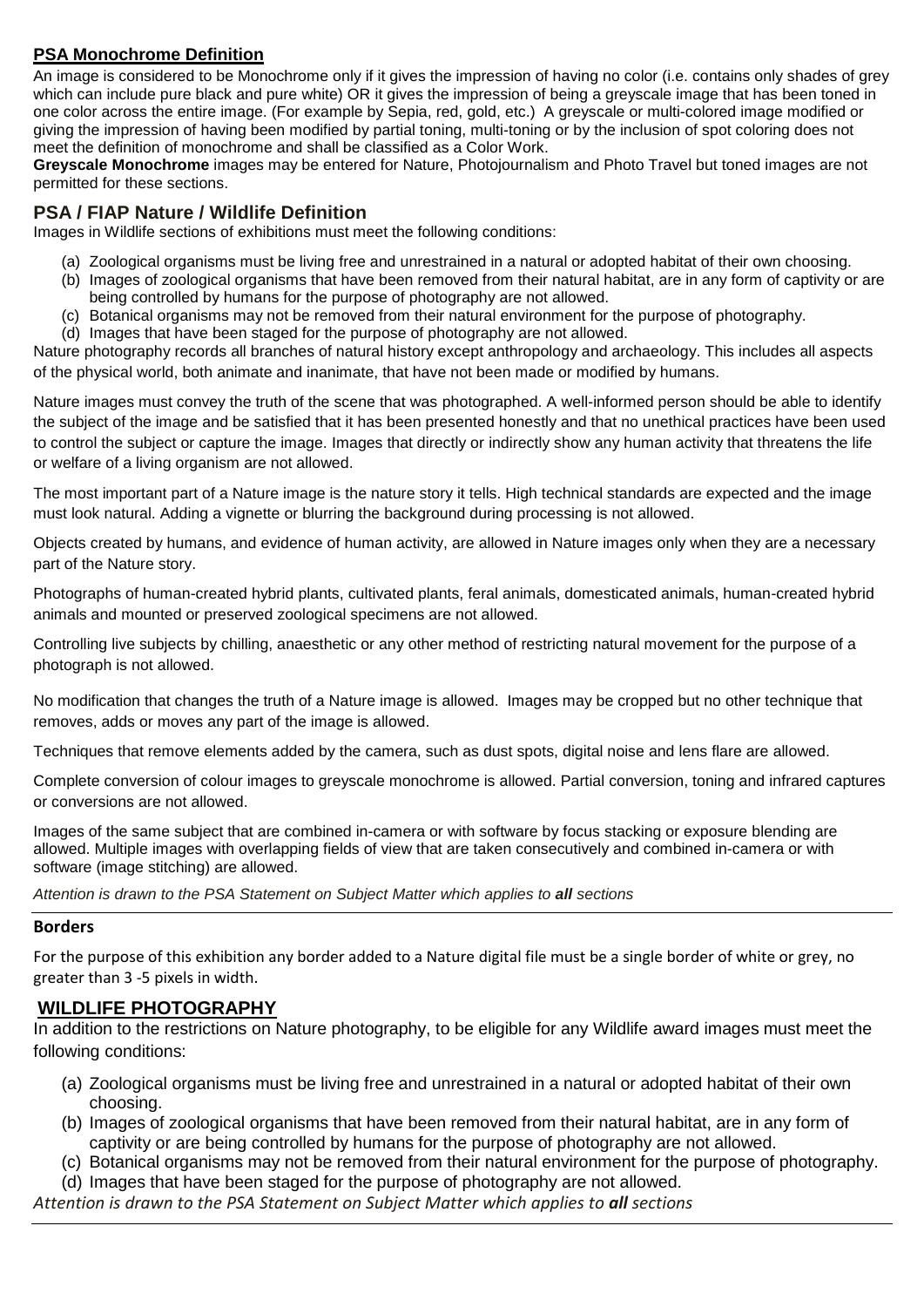#### **Borders**

For the purpose of this exhibition any border added to a Nature digital file must be a single border of white or grey, no greater than 3 -5 pixels in width.

#### **Photojournalism Definition**

Photojournalism entries are images with informative content and emotional impact, reflecting the human presence in our world. The journalistic (story-telling) value of the image should receive priority over pictorial quality. Images that misrepresent the truth, such as those from events or activities arranged specifically for photography, or of subjects directed or hired for photography, are not eligible.

Techniques that add, relocate, replace, remove or change any element in the original scene, except by cropping, are not permitted. The only allowable modifications are removal of dust, scratches or digital noise and restoration of the appearance of the existing scene, or complete conversion to full monochrome. Other derivations, including infrared, are not eligible.

*Attention is drawn to the PSA Statement on Subject Matter which applies to all sections.*

For the purpose of this exhibition, toned images are not allowed in Photojournalism sections. Any monochrome image entered must be "greyscale monochrome".

#### **Vignettes and Borders**

For the purpose of this exhibition, vignettes are not allowed in Photojournalism Digital images. Any border added must be a single border of white or grey, no greater than 3 -5 pixels in width.

#### **PSA Photo Travel Definition**

A Photo Travel image expresses the characteristic features or culture of a land as they are found naturally. There are no geographical limitations. Images from events or activities arranged specifically for photography, or of subjects directed or hired for photography are not permitted. Close up pictures of people or objects must include features that provide information about the location.

Techniques that add, relocate, replace or remove any element of the original image, except by cropping, are not permitted. The only allowable adjustments are removal of dust or digital noise, restoration of the appearance of the original scene, and complete conversion to greyscale monochrome. Other derivations, including infrared, are not permitted. All images must look natural.

*Attention is drawn to the PSA Statement on Subject Matter which applies to all sections*

#### **Vignettes and Borders**

For the purpose of this exhibition vignettes are not allowed in Photo Travel Digital images. Any border added must be a single border of white or grey, no greater than 3 -5 pixels in width.

**Mono Theme (City Life) - Definition** - Life as experienced in a city, especially when contrasted with that in a small town, village, etc.; the lifestyle regarded as typical of the inhabitants of a City.

**Color Theme (People) – Definition -** People's Activity which includes men, women and children as a whole in accordance as is the case with an ethnic groups, nation or the public of polity.

#### **Breaches of Rules**

If, at any time, it is determined in the reasonable discretion of the exhibition organizer or the judges before, during, or after the judging of an exhibition that an entrant has submitted entries where one or more images may fail to comply with these Conditions of Entry, including the stated definitions, the exhibition organizers reserve the right to delete the entry from the exhibition and void any or all acceptances or awards in connection with the exhibition. Fees may be forfeited or refunded in these circumstances. The entrant acknowledges that the decision of the exhibition organizers or the judges is final

In order to ensure that images comply with the Conditions of Entry and definitions, the exhibition organizers may carry out reasonable measures to verify that:

a) the images are the original work of the entrant and

b) the images comply with the rules and definitions as set out in these Conditions of Entry

These steps include, but are not limited to, questioning any entrant, requiring the submission of RAW files or other digital files representing the original capture of the submitted image(s), confronting the entrant with evidence that one or more submitted images fails to comply with the Conditions of Entry (also known as Entry Rules), and offering the entrant a reasonable opportunity to provide counter evidence to refute the exhibition organizer's evidence by a set deadline. Such entries that are not cleared or are still questionable after the entrant has presented evidence may be considered in breach of these Conditions of Entry, and declined. Such entries may be referred to PSA for further investigation of possible ethics violations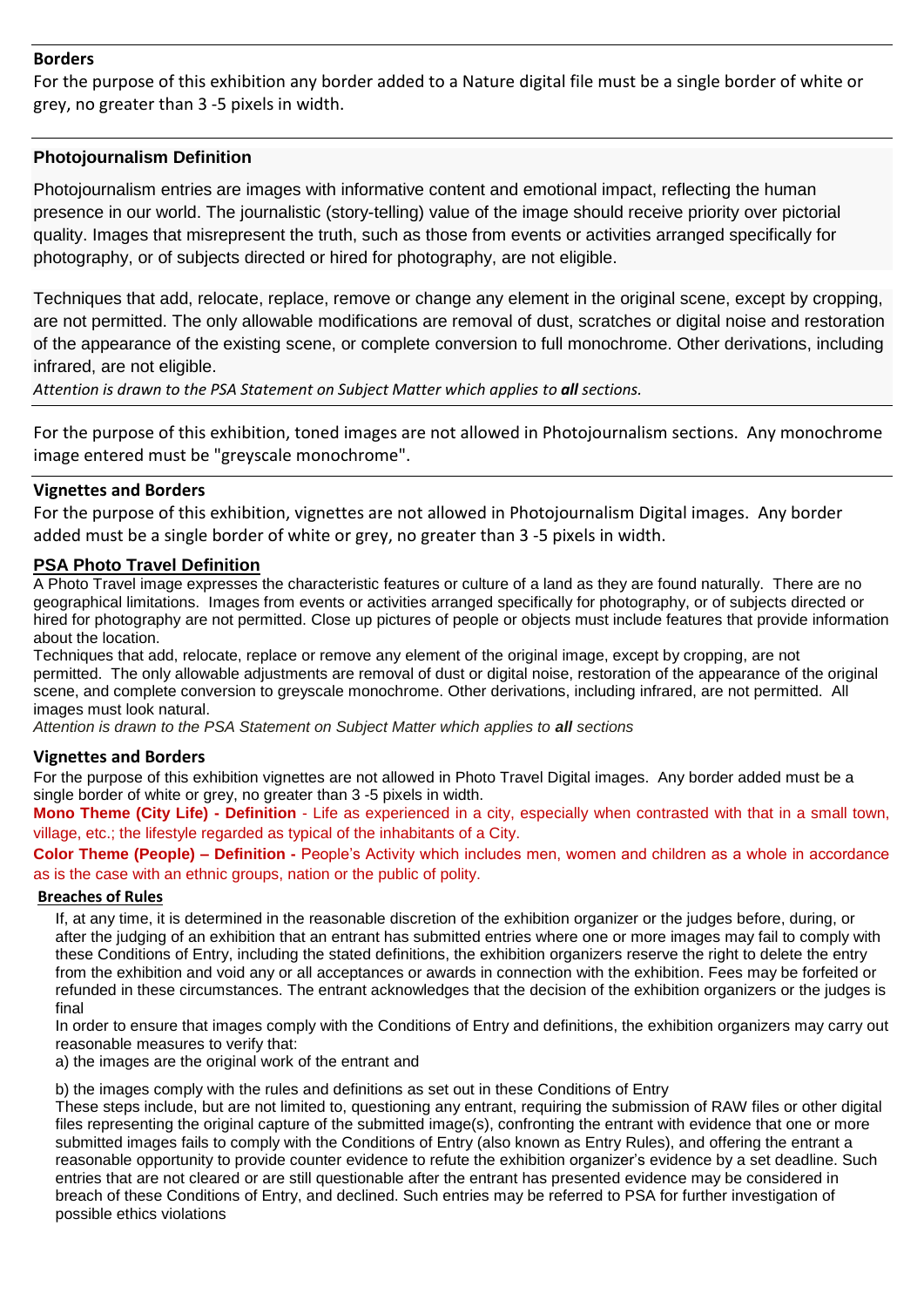PSA retains the right to investigate in any way all complaints/suspicions of breaches of entry conditions, impose sanctions if deemed necessary, void the acceptances of any image found to violate the PSA rules, include the entrant's name on the list of sanctions provided to Exhibitions, and share such investigations with FIAP. Entrants automatically agree to these terms by the act of entering the Exhibition and agree to cooperate with any investigation.

If another party is submitting images on the entrant's behalf, the entrant will still be held responsible for adhering to these Conditions of Entry (Entry Rules) **and will be subject to sanction for any violations** to these Conditions of Entry and PSA's Statement of Ethics that may result. If another party is processing images for an entrant or submitting images on the entrant's behalf, the entrant will still be held responsible for adhering to all Conditions of Entry including the specific conditions in the relevant definitions.

# **NOTICE**:

When an entrant fills in the Entry Form to submit an entry the entrant will see a feature to affirm he or she has read these Conditions of Entry when he or she fills out the entry form. If the entrant does not so affirm the entry will not be submitted.

## **Disqualification Norms:**

A) Barred entrants from PSA will not be allowed in this circuit.

B) Monochrome images may not be entered in PID Color sections.

C) Color images may not be entered in PID Monochrome sections.

D) Images which do not adhere to section definition shall be liable to be disqualified.

E) Submitted images in Nature, Photo Journalism and Photo Travel may have borders within 5 pixels.

F) Disqualifications are for breaches of PSA rules, PSA Statement on Subject Matter and violations to the PSA definitions. G) In case a raw file is requested by the organizer, non-compliance within the stipulated time may result in disqualification of the submitted image.

H) If two judges DQ then the DQ stands. If only one judge DQs then it must be discussed.

I) If an image is DQd in one judging of a circuit then it must be DQd in all judgings.

J) Preferably on the scorecard DQ should be stated with a reason for the DQ.

# **ADDED EXHIBITION CONDITIONS:**

1. The circuit will consists of Eight sections :(a) Monochrome - PIDM (b) Monochrome Theme -City Life (PID) (c) Color – PIDC (d) Color Theme- People (PID) (e) Nature: ND (f) Wildlife: - ND, (g) Photojournalism: PJD and (h) Photo Travel: PTD. 2. **In all eight sections Monochrome (PIDM), Monochrome-Theme (PID), Color (PIDC), Color-Theme (PID), Nature (ND), Wildlife (ND), Photojournalism (PJD) and Photo Travel (PTD) section creative pictures are not acceptable. "Creative means - involving the use of the imagination or original ideas to create something."**

3. Digital image must bear the title and section of the entrant and must be numbered to correspond with the entry form. The digital image files must be in JPEG format and file size maximum 2 MB. Please submit the images with maximum 300dpi resolution and a maximum of 1920 X 1080. If the image is horizontal i.e. in landscape format, the width would be 1920 pixels and the height would be less than this as per composition. Similarly, if the image is vertical or in portrait format, the height would be 1080 pixels and the width would be less this as per composition.

4. The Judging for this Circuit will be ONLINE. Notification will be online for each separate judging. Entries will be judged by Points System. The decision of the panel of judges will be final and binding with no appeal.

5. ENTRIES to be submitted as digital file by online through our website: [www.wpaidelhi.com,](http://www.wpaidelhi.com/) for result, you can visit it.

7. If Entry fee is not received, the entry will not be judged and the entry will be cancelled.

8. Title of Entry / Image should not exceed 35 letters to facilitate computer listing for catalogue. Use only (A-Z or 0-9) in titles. Each photo can be presented in only one section.

9. All Acceptances of entrants will be shown in the website gallery and one can visit on:<https://www.wpaidelhi.com/>

10. Accepted and Awarded images obtained in WPAI Patronage Circuit/Salon will count towards WPAI Distinction and Honors.

11. The results and Catalogue will be published in pdf format on website:<https://www.wpaidelhi.com/> and the results will be posted via Webmaster to all entrants on their individual mail including score card, Acceptance E- Certificate and Participation E- Certificate.

12. Digitally DOWNLOADABLE PDF E- CERTIFICATES/ E- DIPLOMAS. AWARDS (PSA Gold, WPAI Gold, WPAI Silver, WPAI Bronze etc.) WILL BE POSTED. **Best of Categories Awards are equivalent to Gold Medal.**

13. In each section, only one author will get one Award.

13. WILL ABIDE BY THE PSA GLOBAL RULES OF FIVE EMAIL ANNOUNCEMENTS OF THE EXHIBITION.

14. WEB MASTER IS RAJU SUTRADHAR. Email id [-raju@stintsolution.com](mailto:raju@stintsolution.com)

# **Note: Titles of Digital Images are not read at time of Judging**